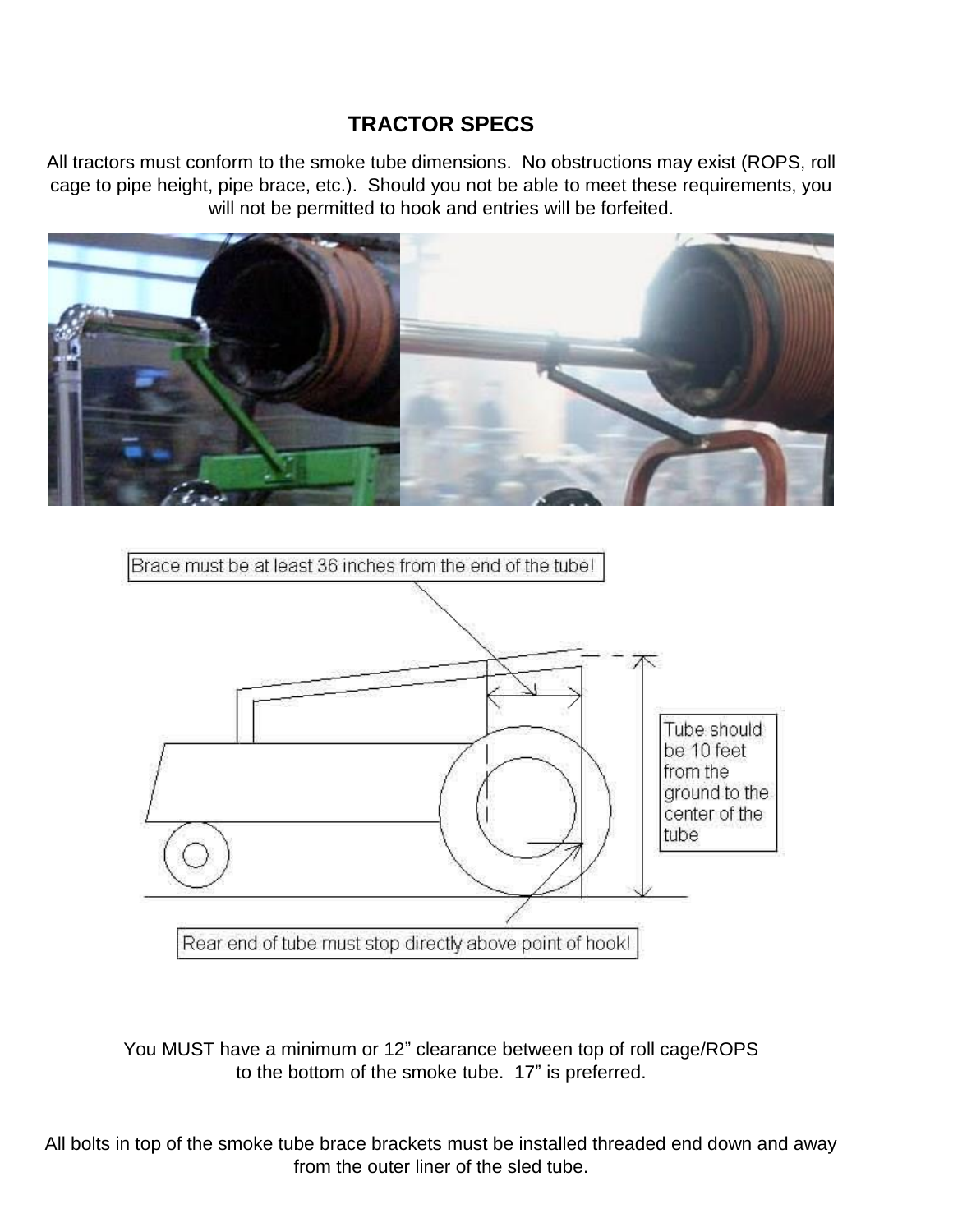## **TRUCK SPECS**